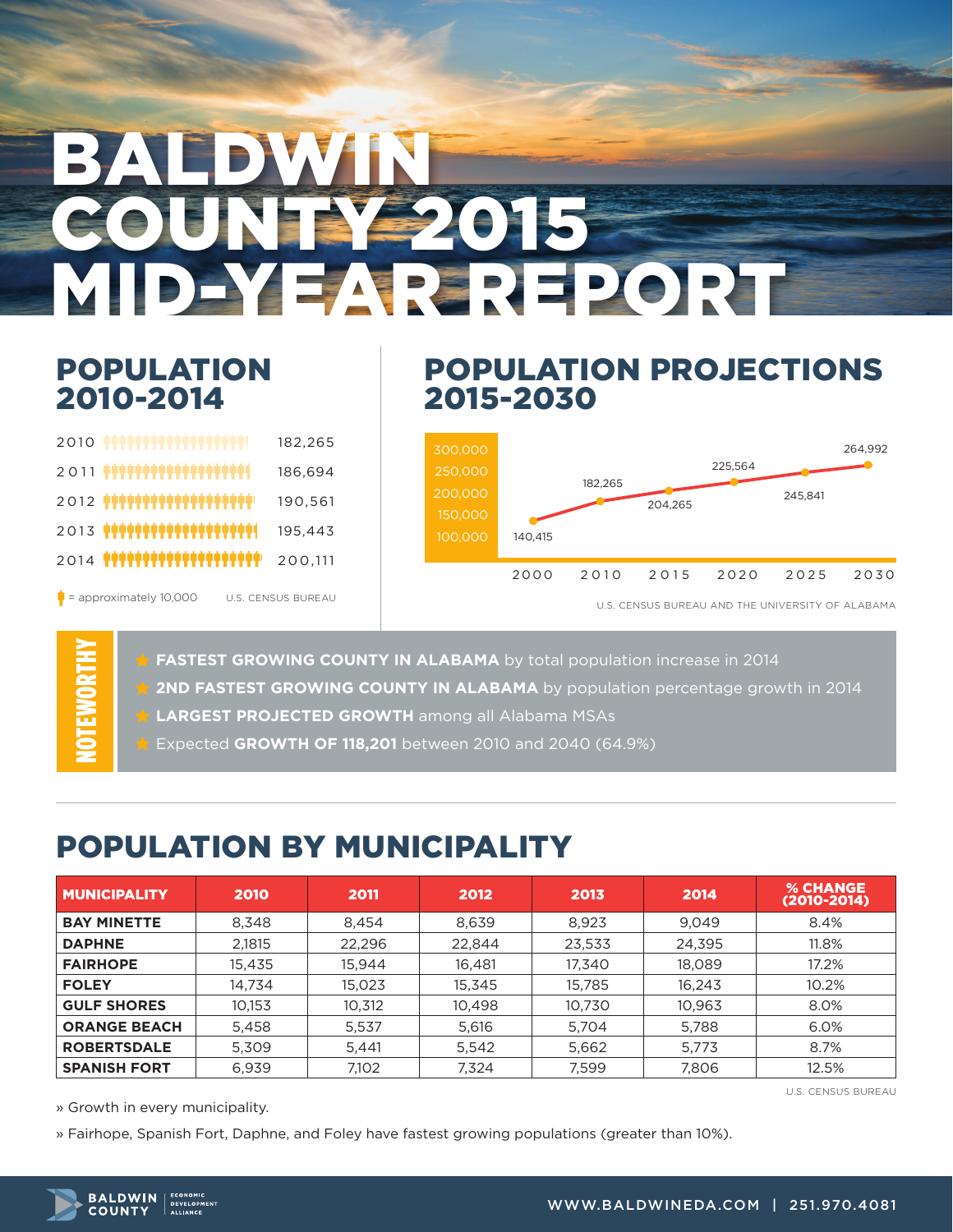#### 2010-14 POPULATION GROWTH BY AGE DISTRIBUTION



U.S. CENSUS BUREAU

## BALDWIN COUNTY ECONOMIC DEVELOPMENT ALLIANCE GEOGRAPHIC VISITS IN 2015

» Visited 90+ consultants in 2015 YTD

#### TOTAL JOB GROWTH IN KEY INDUSTRY SECTORS



- » Largest 2014 to 2015 % growth in Information and Education sectors
- » Largest total growth (2014 to 2015) in Retail, Accommodation, and Health Care sectors.
- » Largest projected growth in Education, Health Care, and Transportation sectors
- » 3.3% total job growth from 2014 to 2015

EMSI



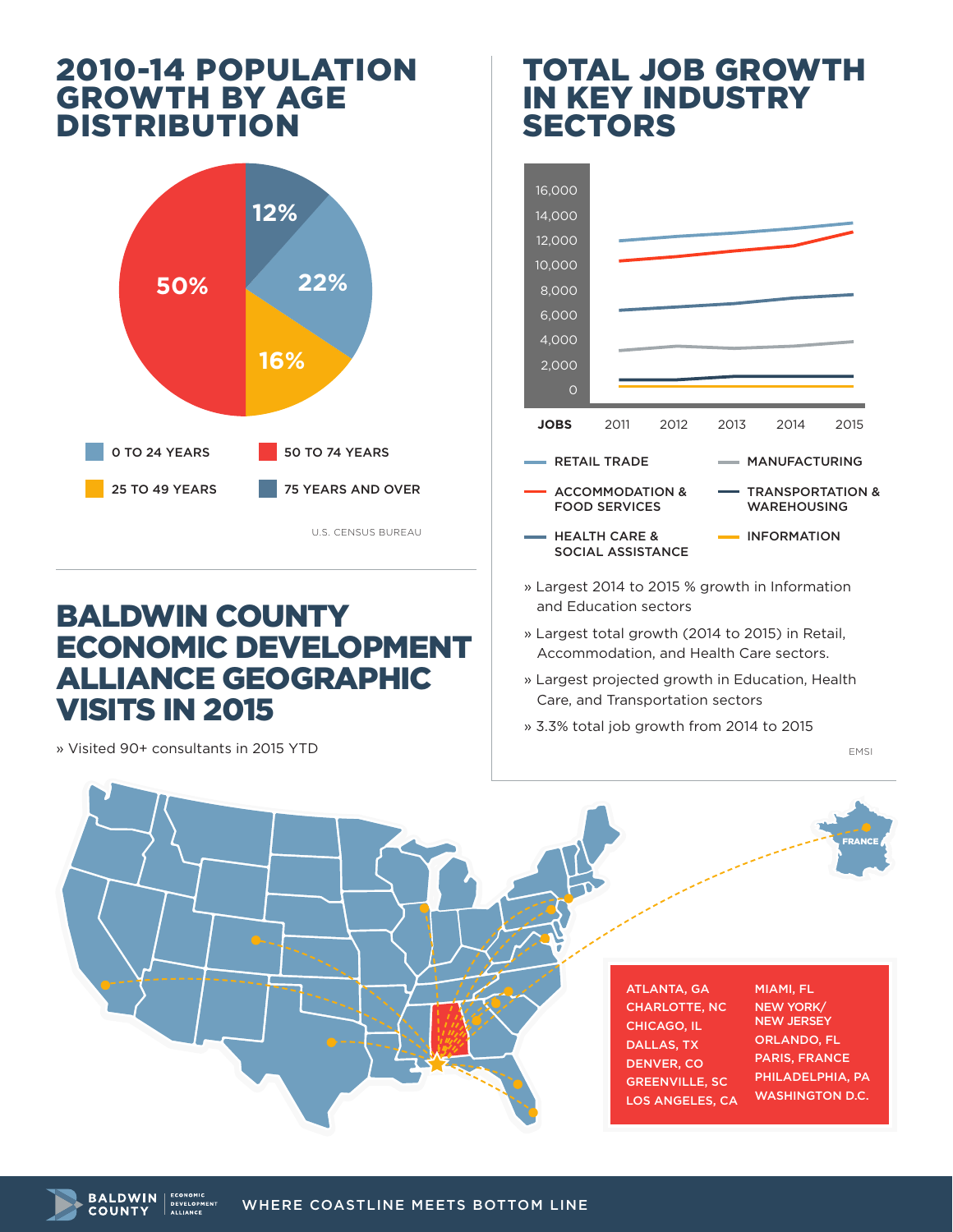## PER CAPITA INCOME



BUREAU OF ECONOMIC ANALYSIS

» Per Capita Income continually rising, approaching \$40,000

» Per Capita Income has increased for four straight years

» 11.6% growth in Per Capita Income, since 2009

## UNEMPLOYMENT RATE



» Baldwin County's unemployment rate is below Alabama and U.S. unemployment rate.

## REAL ESTATE GROWTH



#### NEW HOUSING STARTS

| 2010           | 674   |
|----------------|-------|
| 2011           | 717   |
| 2012           | 1,066 |
| 2013           | 1,213 |
| 2014           | 1,279 |
| 2015 (JAN-APR) | 447   |



#### **TOTAL** RESIDENTIAL SALES

| <b>2010</b>    | 3,090        |
|----------------|--------------|
| 2011           | 3,643        |
| 2012           | 3,835        |
| 2013           | <u>4,512</u> |
| 2014           | 4,669        |
| 2015 (JAN-MAY) | 2,144        |

» 15.33% more residential sales at that point